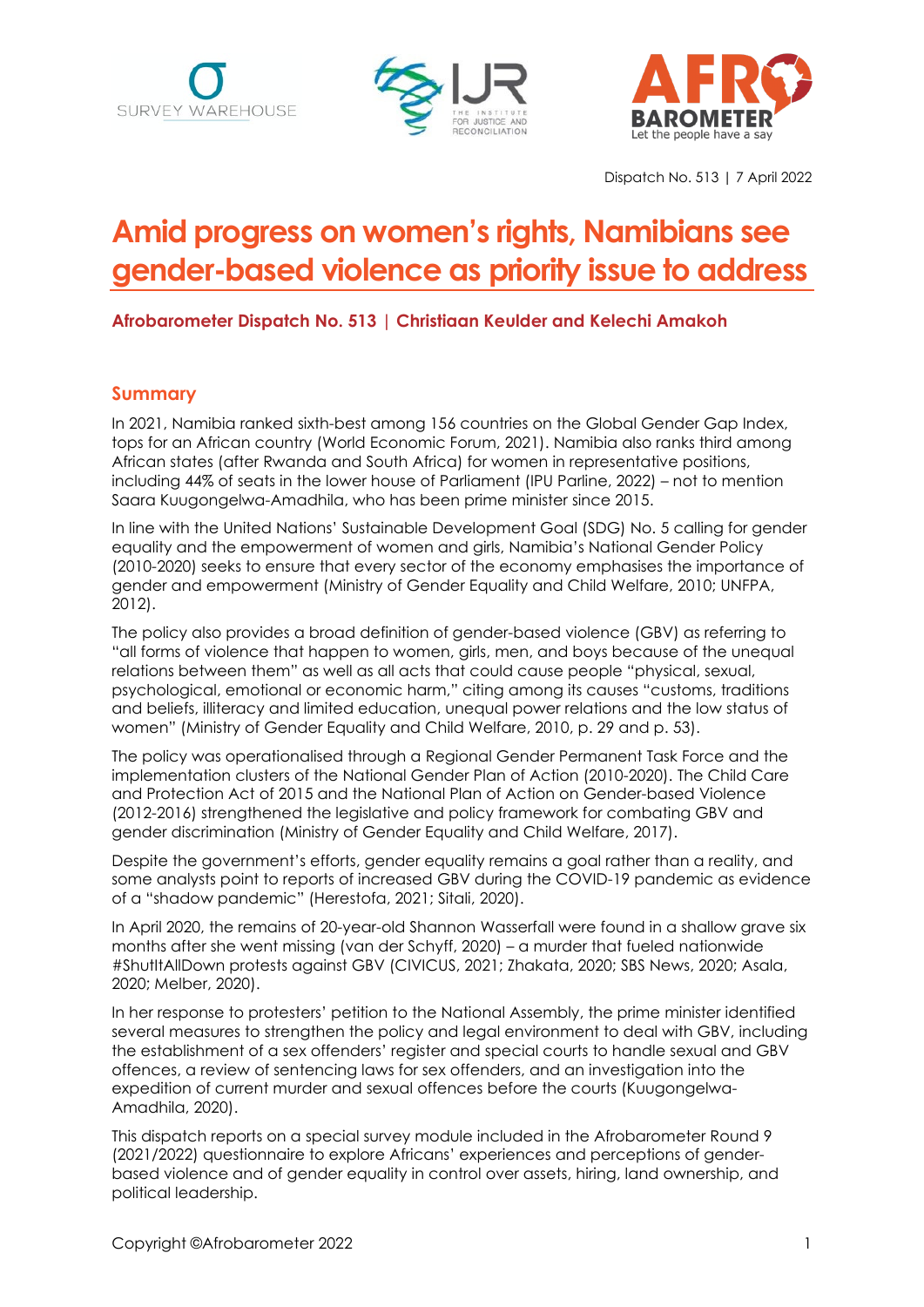

In Namibia, citizens say that gender-based violence is a common occurrence and constitutes the most important women's-rights issue that the government and the country must address. Most consider GBV a criminal matter and believe that the police take GBV cases seriously.

On women's rights more broadly, strong majorities express support for women's right to equality in hiring, in land ownership, and in political leadership. But sizeable minorities also consider it likely that female candidates might suffer criticism, harassment, or family problems.

Overall, a majority of Namibians approve of the government's performance in promoting equal rights and opportunities for women, although many say greater efforts are needed.

#### **Afrobarometer surveys**

Afrobarometer is a pan-African, nonpartisan survey research network that provides reliable data on African experiences and evaluations of democracy, governance, and quality of life. Eight rounds of surveys have been completed in up to 39 countries since 1999, and Round 9 surveys are currently underway. Afrobarometer conducts face-to-face interviews in the language of the respondent's choice.

The Afrobarometer team in Namibia, led by Survey Warehouse, interviewed a nationally representative, random, stratified probability sample of 1,200 adult Namibians in October-November 2021. A sample of this size yields country-level results with a margin of error of +/-3 percentage points at a 95% confidence level. Previous surveys were conducted in Namibia in 1999, 2003, 2006, 2008, 2012, 2014, 2017, and 2019.

## **Key findings**

#### **On gender-based violence:**

- Namibians see gender-based violence (GBV) as the most important women's-rights issue that the government and society must address.
	- Women are more likely than men to cite GBV as a top priority (56% vs. 47%).
- A majority of citizens say violence against women is a "somewhat common" (28%) or "very common" (29%) occurrence in Namibia.
- A majority (58%) of Namibians say it is "never" justified for a man to physically discipline his wife. About four in 10 think it is "sometimes" (26%) or "always" (13%) justified.
- More than four in 10 respondents consider it "somewhat likely" (24%) or "very likely" (18%) that a woman will be criticised or harassed if she reports gender-based violence to the authorities. Only one in three (32%) say this is "very unlikely."
	- o But most (82%) believe that the police are likely to take cases of GBV seriously.
- Almost three-fourths (73%) of Namibians say domestic violence should be treated as a criminal matter rather than as a private matter to be resolved within the family.

#### **On gender equality:**

- Educational achievement is close to gender-equal in Namibia, with slightly more secondary schooling among women and slightly more post-secondary qualifications among men.
- Women trail men slightly in control over certain assets (bank accounts, radios, motor vehicles) and in participation in household financial decisions.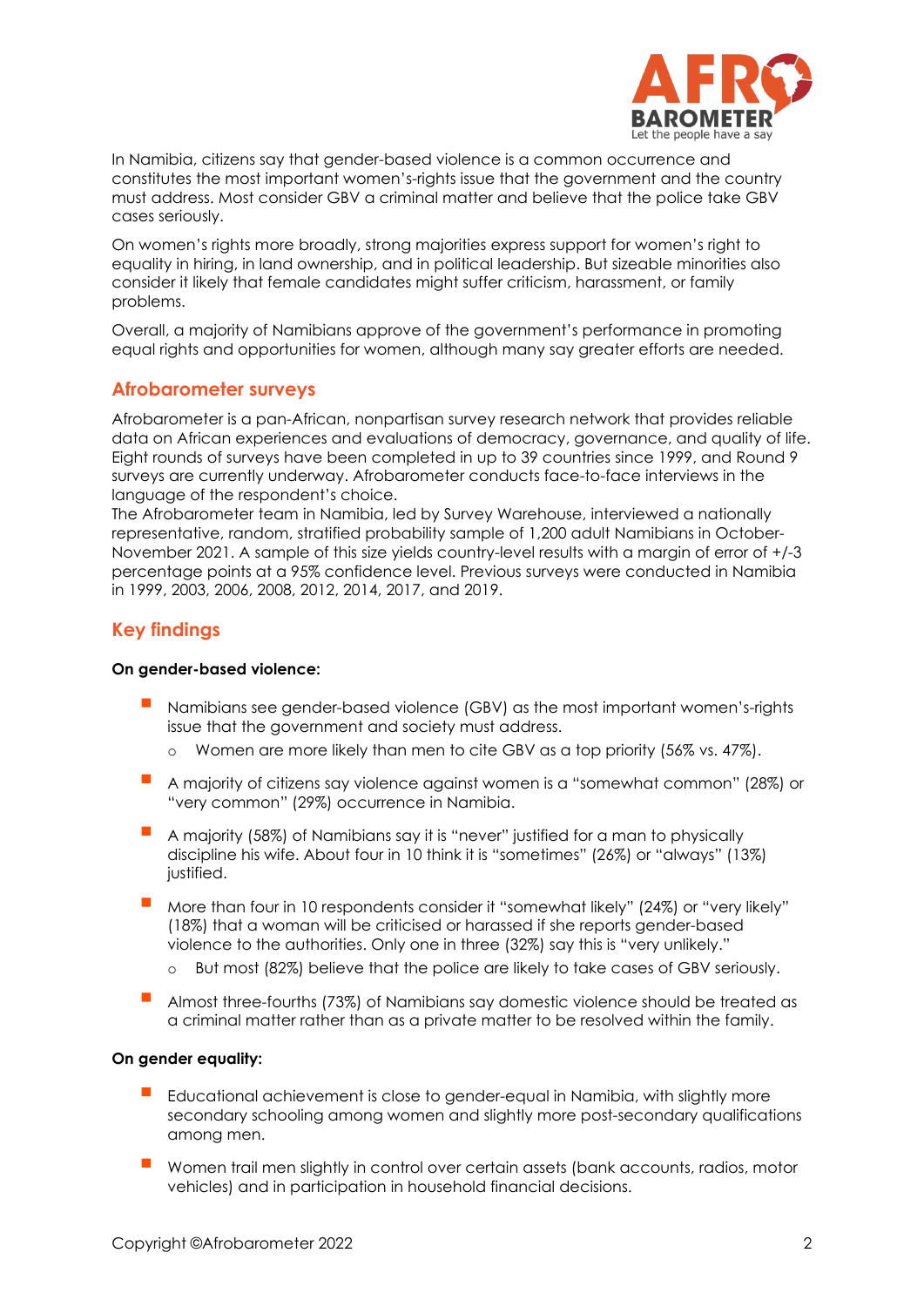

- Strong majorities say women should have the same rights as men to get paying jobs (69%) and to own and inherit land (84%).
	- o Three-fourths of citizens say women in fact enjoy equal rights when it comes to jobs (74%) and land (75%).
- More than three-fourths (78%) of Namibians say women should have the same chance as men of being elected to public office.
	- o But while more than two-thirds (68%) of citizens think a woman will gain standing in the community if she runs for office, almost half (46%) think it's likely she will be criticised or harassed, and 40% say she will probably face problems with her family.
- Six in 10 respondents (61%) say that the Namibian government is doing a "fairly good" or "very good" job of promoting equal rights and opportunities for women. Less educated and poor citizens are less likely to approve of the government's performance.
	- o More than four in 10 (43%) say the government should do more to promote women's rights and opportunities.

# **Gender-based violence (GBV) in Namibia**

### *Is GBV an important problem?*

In Namibia, a majority (52%) of citizens identify gender-based violence as the most important women's rights issue for the government and society to address – more than four times as many as prioritise unequal rights of property ownership and inheritance (12%) and too few women in influential positions in government (11%). About one in 10 respondents cite unequal access to education (9%) and unequal pay in the workplace (9%) as the key issue to be addressed (Figure 1).



**Figure 1: Most important women's rights issue** | Namibia | 2021

*Respondents were asked: In your opinion, which of the following issues related to women's rights and equality do you think is the most important for our government and society to address?*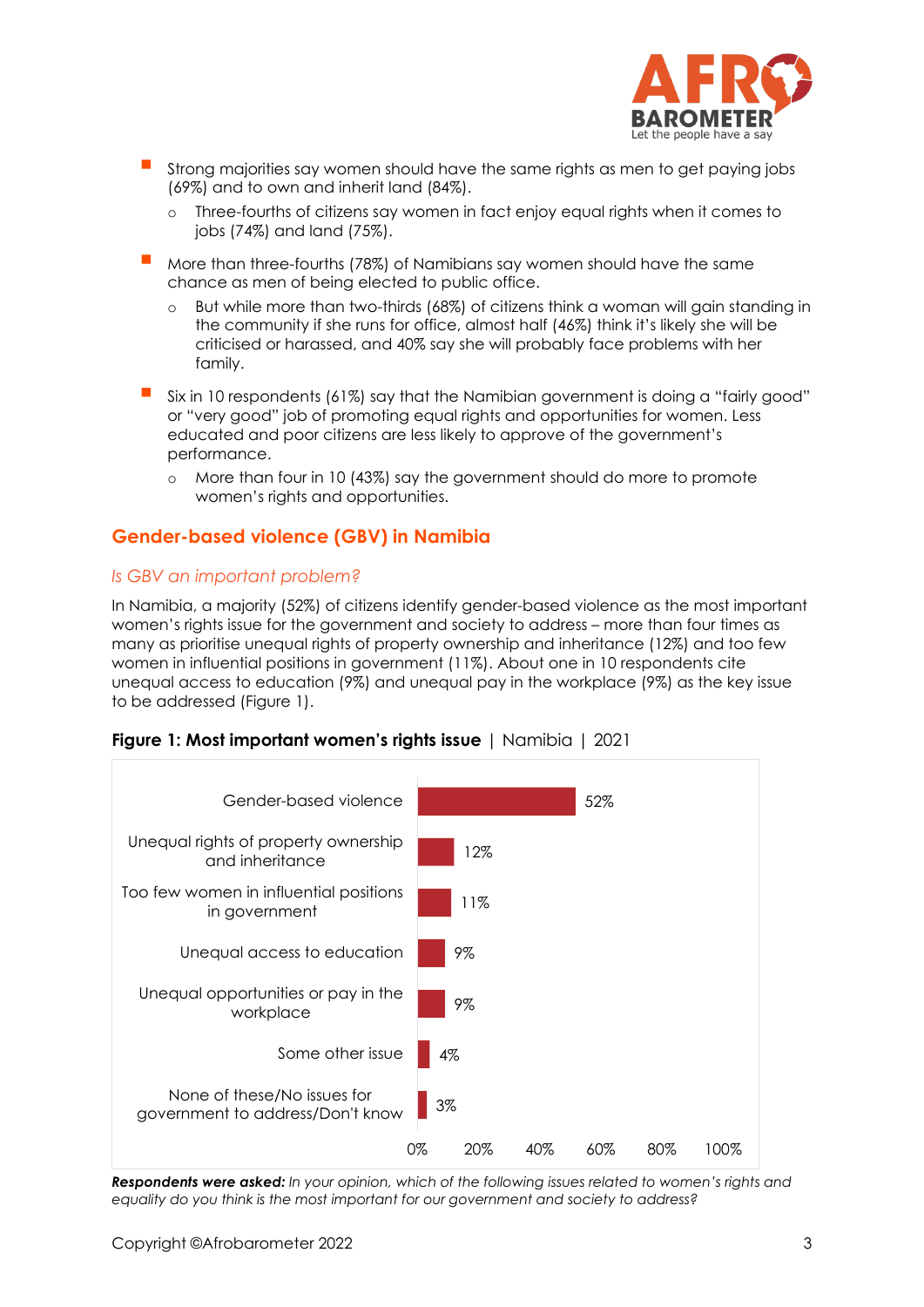

More women (56%) than men (47%) see GBV as the most important issue requiring the attention of the government and society (Figure 2).





*Respondents were asked: In your opinion, which of the following issues related to women's rights and equality do you think is the most important for our government and society to address?*

#### *How common is GBV?*

One reason that GBV is considered a major issue is probably that many Namibians think it happens frequently: 57% of respondents say violence against women is "somewhat common" (28%) or "very common" (29%) (Figure 3).



**Figure 3: Frequency of GBV** | Namibia | 2021

*Respondents were asked: In this area, how common do you think it is for men to use violence against women and girls in the home or the community?*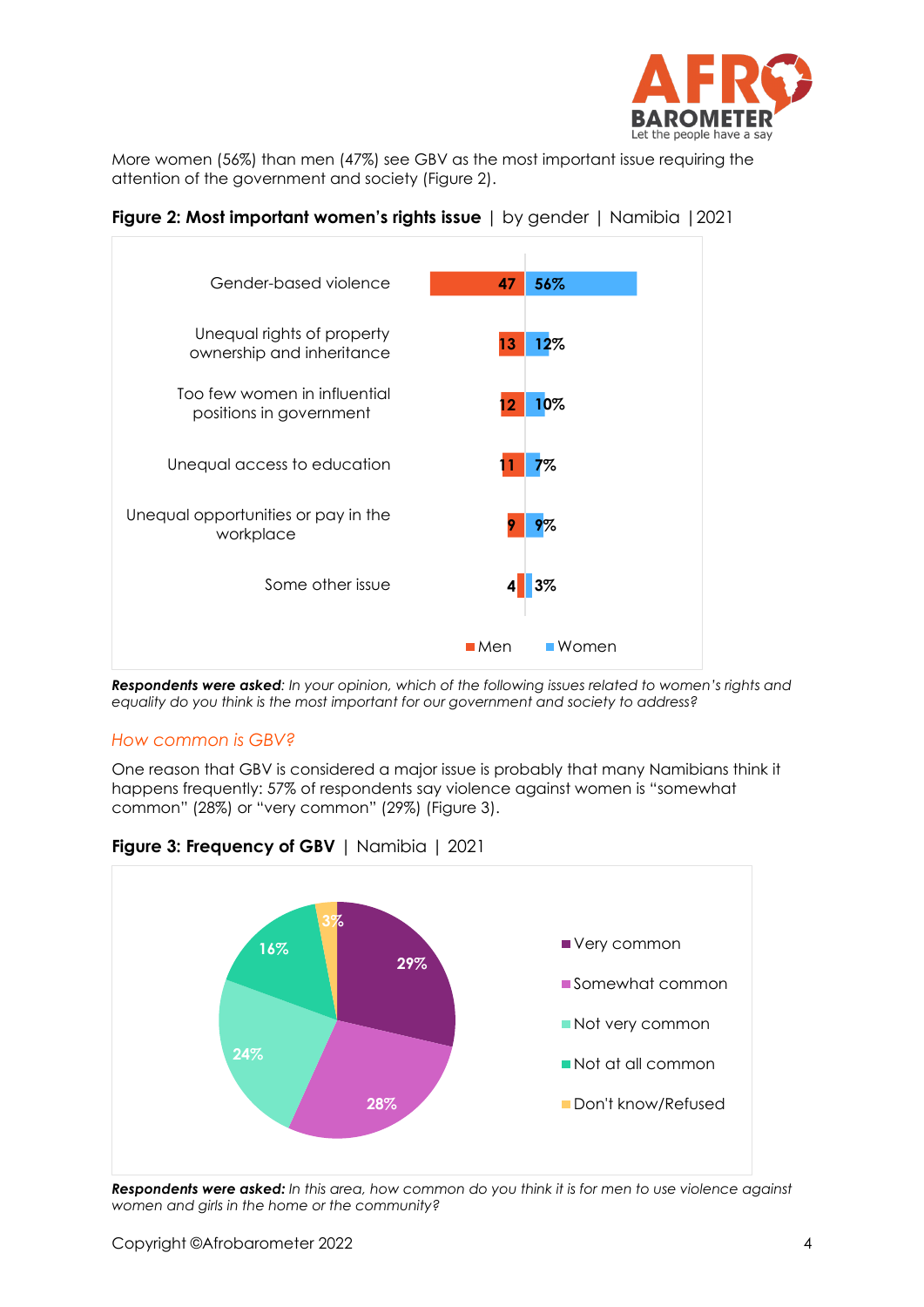

Women (59%) are slightly more likely than men (55%) to say that violence against women is a common occurrence, as are urban residents (59%) compared to their rural counterparts (54%) (Figure 4). This perception is also more widespread among poor citizens (64% of those experiencing high "lived poverty"[1\)](#page-4-0) and among those with a primary education (68%) or no formal schooling (60%) (Figure 4).

Older respondents are less likely to report that GBV happens frequently.



**Figure 4: Frequency of GBV** | by socio-demographic group | Namibia | 2021

*Respondents were asked: In this area, how common do you think it is for men to use violence against women and girls in the home or the community? (% who say "somewhat common" or "very common")*

### *Physical discipline of a spouse*

A majority (58%) of Namibians say it is "never justified" for a man to physically discipline his wife, but about four in 10 consider it "sometimes" (26%) or "always" (13%) justified. Women are somewhat *less* likely than men to rule out physical discipline as "never justified," 56% vs. 60% (Figure 5).

The view that men are never justified in physically disciplining their wives gathers strength as respondents' education level rises, ranging from 48% of those with no formal schooling to 63% of those with post-secondary qualifications (Figure 6). Fewer than half (45%) of 36- to 45-yearolds share this attitude, compared to about six out of 10 respondents of all other ages.

<span id="page-4-0"></span><sup>&</sup>lt;sup>1</sup> Afrobarometer's Lived Poverty Index (LPI) measures respondents' levels of material deprivation by asking how often they or their families went without basic necessities (enough food, enough water, medical care, enough cooking fuel, and a cash income) during the preceding year. For more on lived poverty, see Mattes (2020).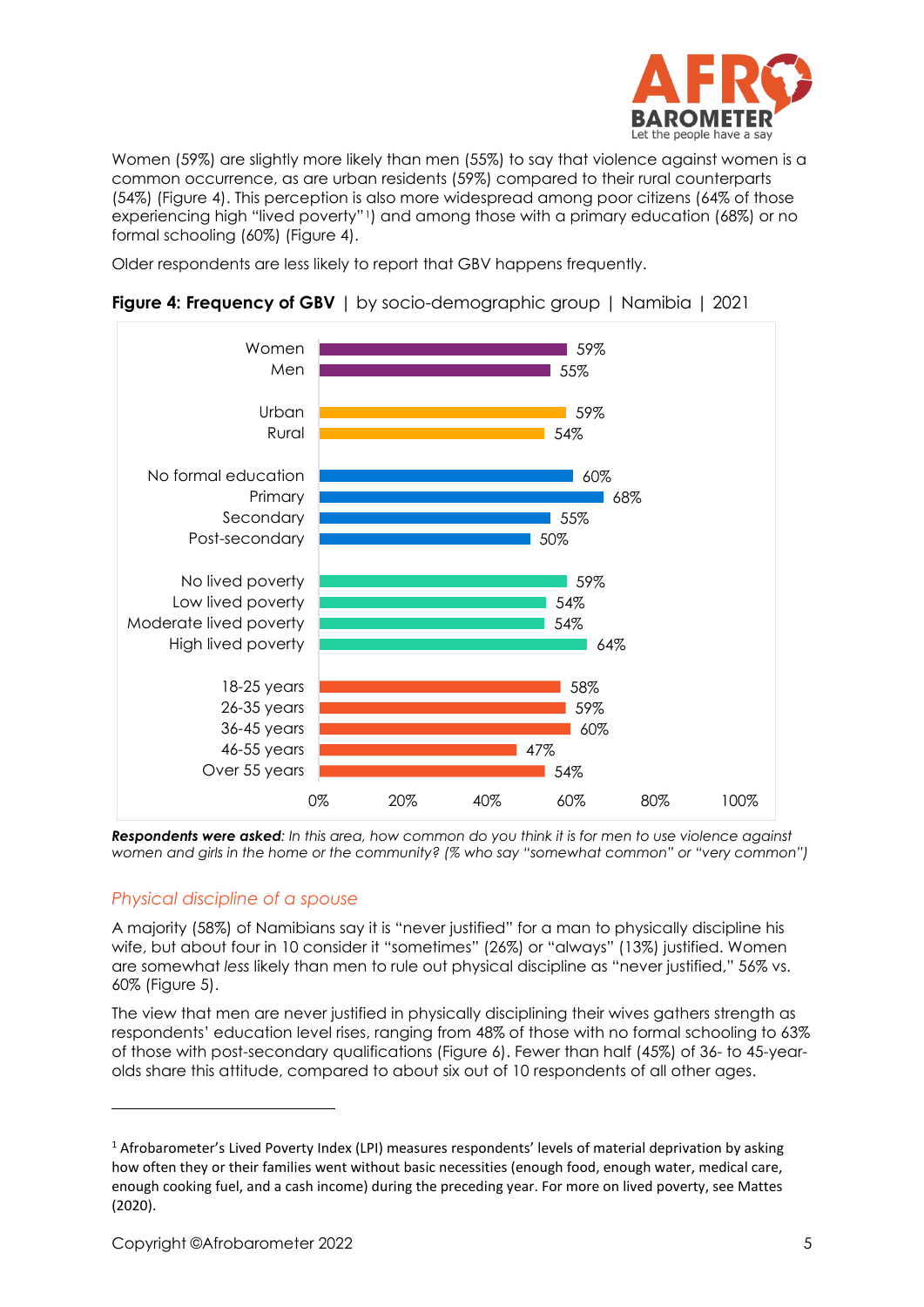



**Figure 5: Is it justified for men to physically discipline their wives?** | Namibia | 2021

*Respondents were asked: For each of the following actions, please tell me whether you think it can always be justified, sometimes be justified, or never be justified: For a man to use physical discipline on his wife if she has done something he doesn't like or thinks is wrong?*



**Figure 6: Is it justified for men to physically discipline their wives?** | by demographic group | Namibia | 2021

*Respondents were asked: For a man to use physical discipline on his wife if she has done something he doesn't like or thinks is wrong?*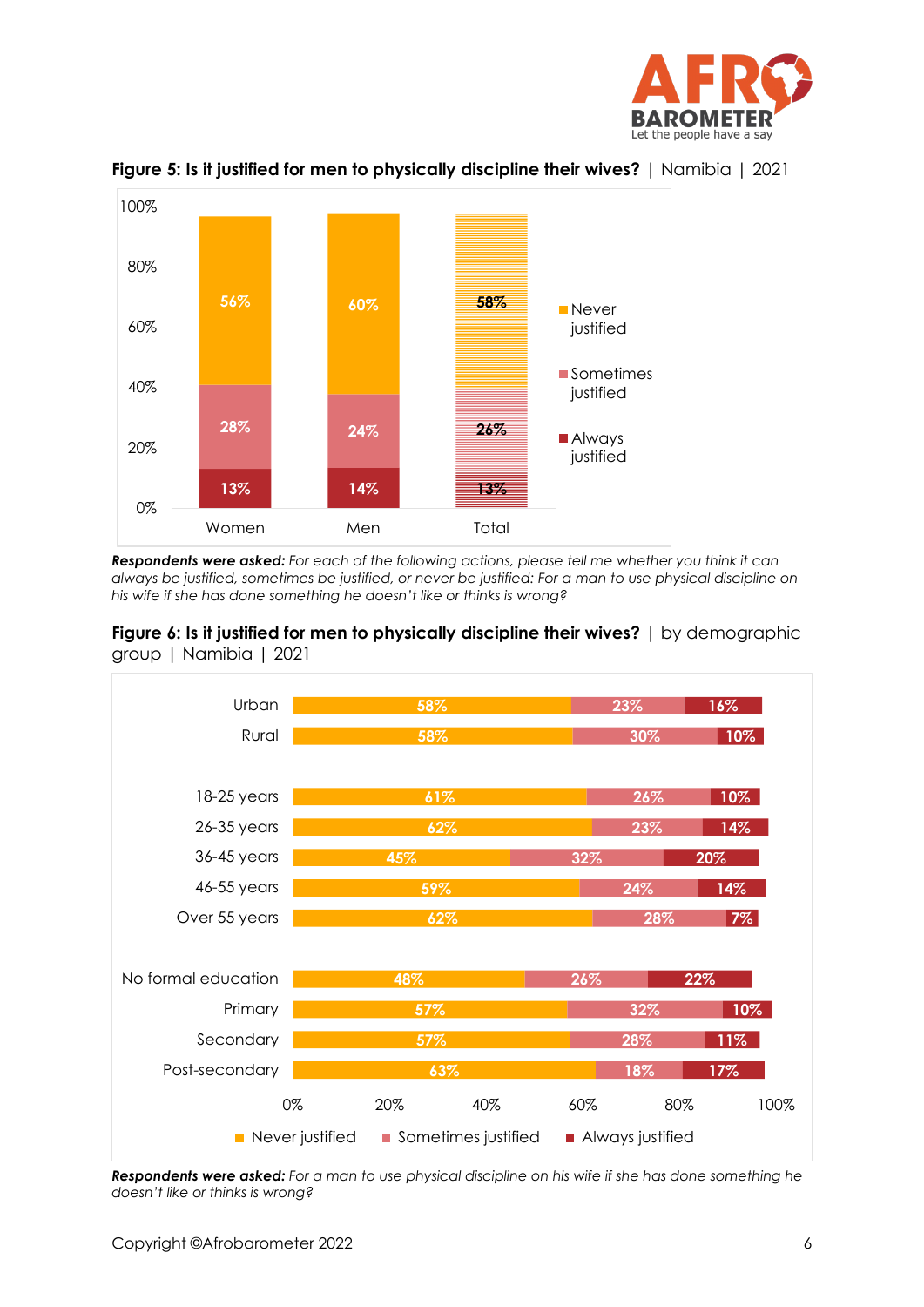

#### *Response to GBV*

Police and scholars agree that the true extent of GBV is unknown because many attacks on girls and women are never reported. Reasons include fear of the attacker, fear of a negative response by others, or the belief that the authorities won't take the case seriously (Palermo, Bleck, & Peterman, 2014).

Asked whether they think a woman who reports being a victim of rape, domestic violence, or other gender-based violence will be criticised, harassed, or shamed by others in the community, only one-third (32%) of Namibians say this is "very unlikely" (Figure 7). While another 24% consider it "somewhat unlikely," more than four in 10 (42%) say it is "somewhat" or "very" likely. These perceptions – whether accurate or not – may serve as a significant deterrent to reporting GBV.

Women and men hold almost identical views on this question, and differences by respondents' age, education level, and urban-rural residency show no clear pattern.



**Figure 7: Will a woman be criticised, harassed, or shamed for reporting GBV?** | by gender | Namibia | 2021

*Respondents were asked: If a woman in your community goes to the police to report being a victim of gender-based violence, for example, to report a rape or report being physically abused by her husband, how likely or unlikely is it that the following things might occur: She will be criticised, harassed, or shamed by others in the community?*

While expectations regarding the community's response are mixed, Namibians overwhelmingly believe that the police will respond appropriately to reported cases of GBV: 82% see it as likely that the police will take such reports seriously, including 59% who say it is "very likely" (Figure 8).

Men and women are equally likely to believe that the police will take GBV cases seriously. Citizens with no formal schooling express less confidence in the police response (68%, vs. 82%- 84% of those with formal education) (Figure 9).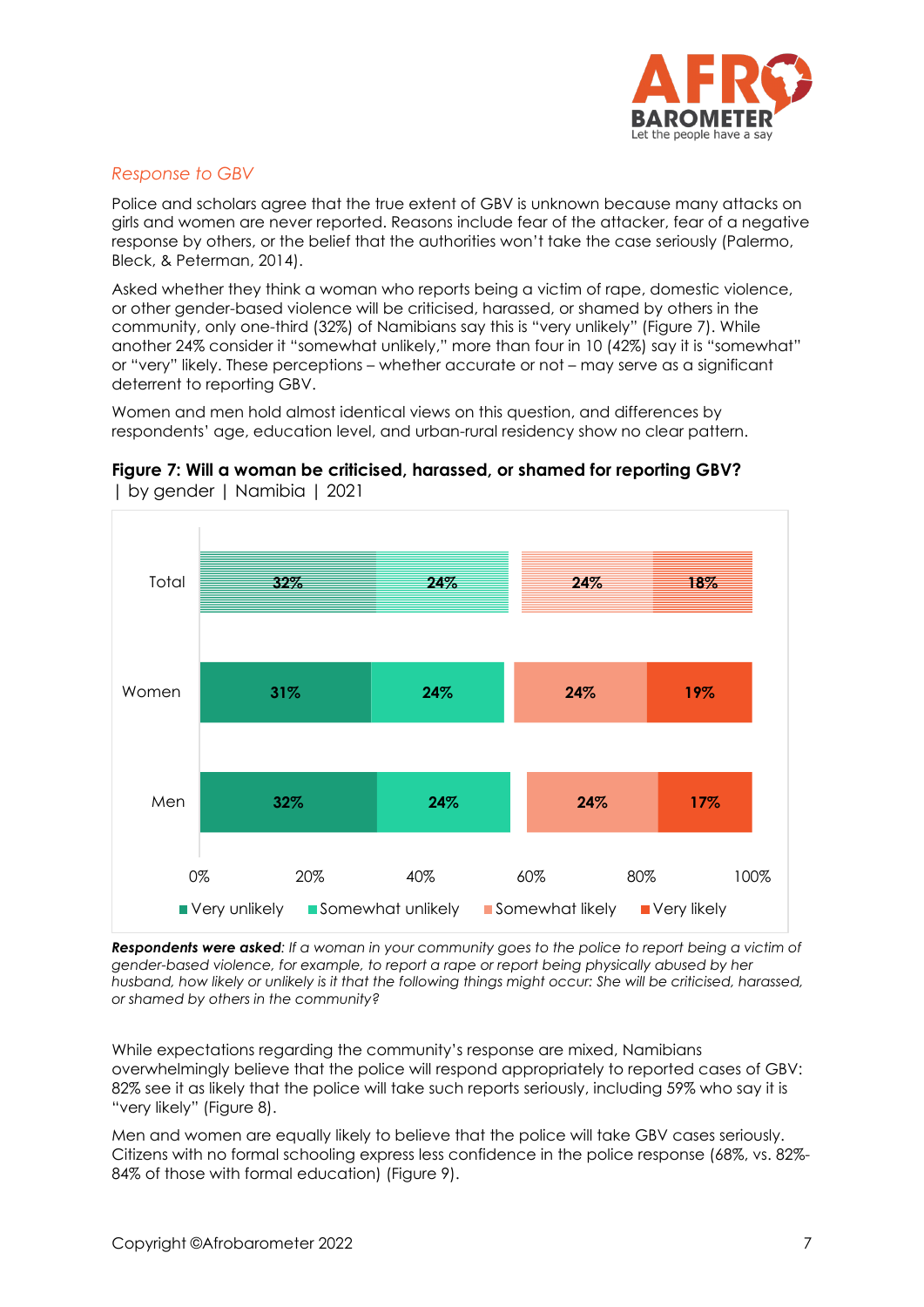



**Figure 8: Do the police take GBV cases seriously?** | Namibia | 2021

*Respondents were asked: If a woman in your community goes to the police to report being a victim of gender-based violence, for example, to report a rape or report being physically abused by her husband, how likely or unlikely is it that the following things might occur: Her case will be taken seriously by the police?* 

#### **Figure 9: Do the police take GBV cases seriously?** | by socio-demographic group | Namibia | 2021



*Respondents were asked: If a woman in your community goes to the police to report being a victim of gender-based violence, for example, to report a rape or report being physically abused by her husband, how likely or unlikely is it that the following things might occur: Her case will be taken seriously by the police? (% who say "somewhat likely" or "very likely")*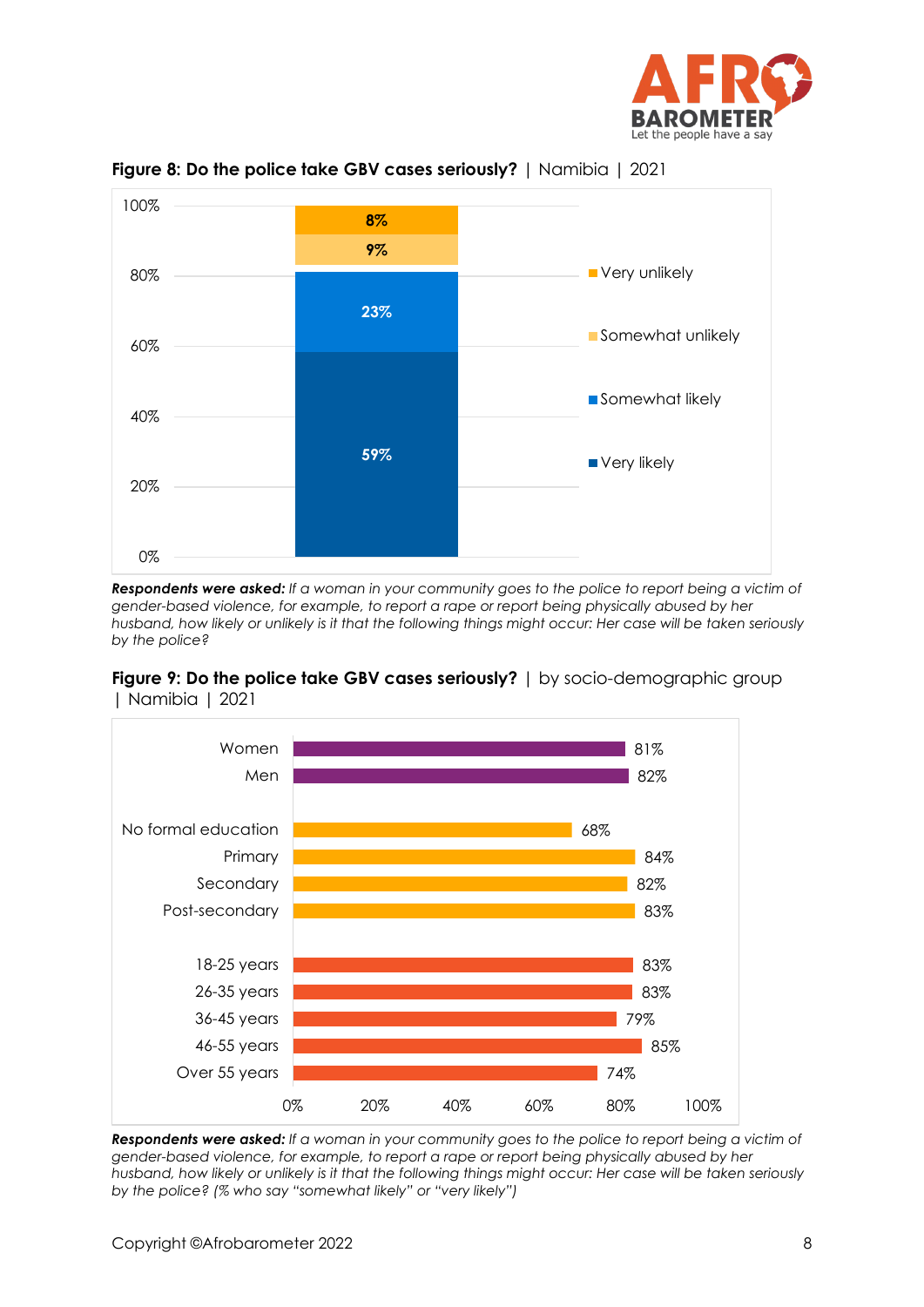

## *Is domestic violence a criminal or family matter?*

One common form of GBV is domestic violence. Even though the perpetrators may be known, many domestic-violence cases go unreported or unresolved, and most present victims and families with complex, wrenching decisions. Do Namibians see domestic violence as a criminal matter or a private matter?

By a 3-to-1 ratio, Namibians say domestic violence is a criminal matter that requires the involvement of law enforcement; 73% of respondents share this view, including 50% who feel "strongly" about it. Only 25% believe domestic violence should be seen as a private matter to be resolved within the family (Figure 10).

Women are somewhat more likely than men to see domestic violence as a criminal matter, 76% vs. 70%. Support for this view exceeds 70% regardless of respondents' economic status, although it is highest among better-off citizens (80%).





*Respondents were asked: Which of the following statements is closest to your view?* 

*Statement 1: Domestic violence is a private matter that needs to be handled and resolved within the family.* 

*Statement 2: Domestic violence is a criminal matter whose full resolution requires the involvement of law enforcement agencies.*

*(% who "agree" or "strongly agree" with each statement)*

### **The quest for gender equality**

While GBV is on the public's front burner in terms of issues affecting women, the long struggle for gender equality continues on many other fronts. To what extent is the Ministry of Gender Equality and Child Welfare's five-year strategic plan to combat gender discrimination succeeding?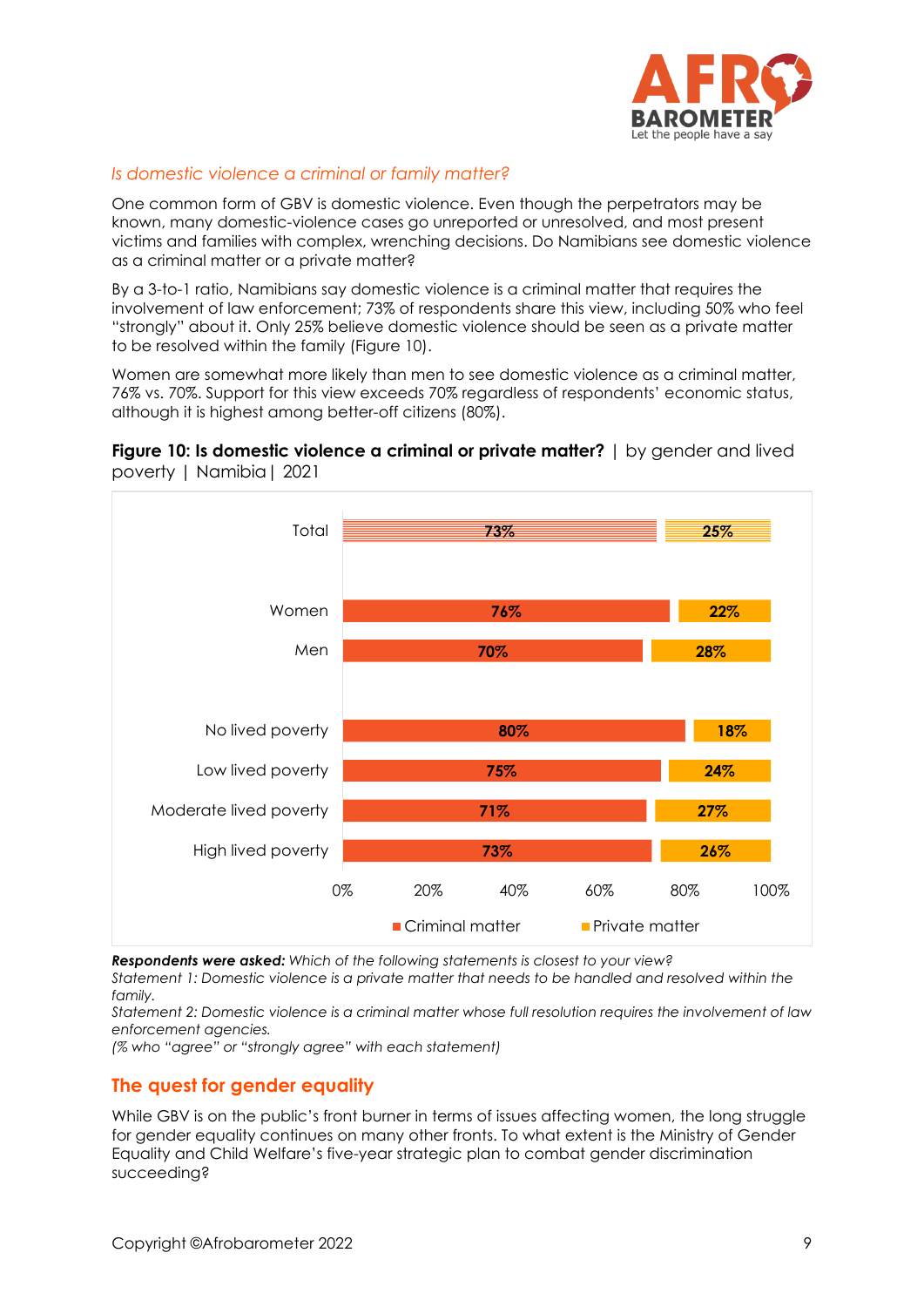

## *Education and control of assets*

In terms of education, men are somewhat more likely than women to have post-secondary qualifications (27% vs. 23%), while more women than men have secondary schooling (49% vs. 44%). The proportions with no formal schooling and with primary schooling are about equal (20% and 8% overall) (Figure 11).

When it comes to control over assets, slightly more women than men own mobile phones (90% vs. 86%), and the two are about equally likely to own a television (39% of women, 40% of men) and a computer (22% of women, 25% of men). Women trail men, however, when it comes to ownership of a bank account (an 8-percentage-point gap), a radio (9 points), and a motor vehicle (6 points) (Figure 12).





*Respondents were asked: What is your highest level of education?*



### **Figure 12: Asset ownership** | by gender | Namibia | 2021

*Respondents were asked: Which of these things do you personally own?*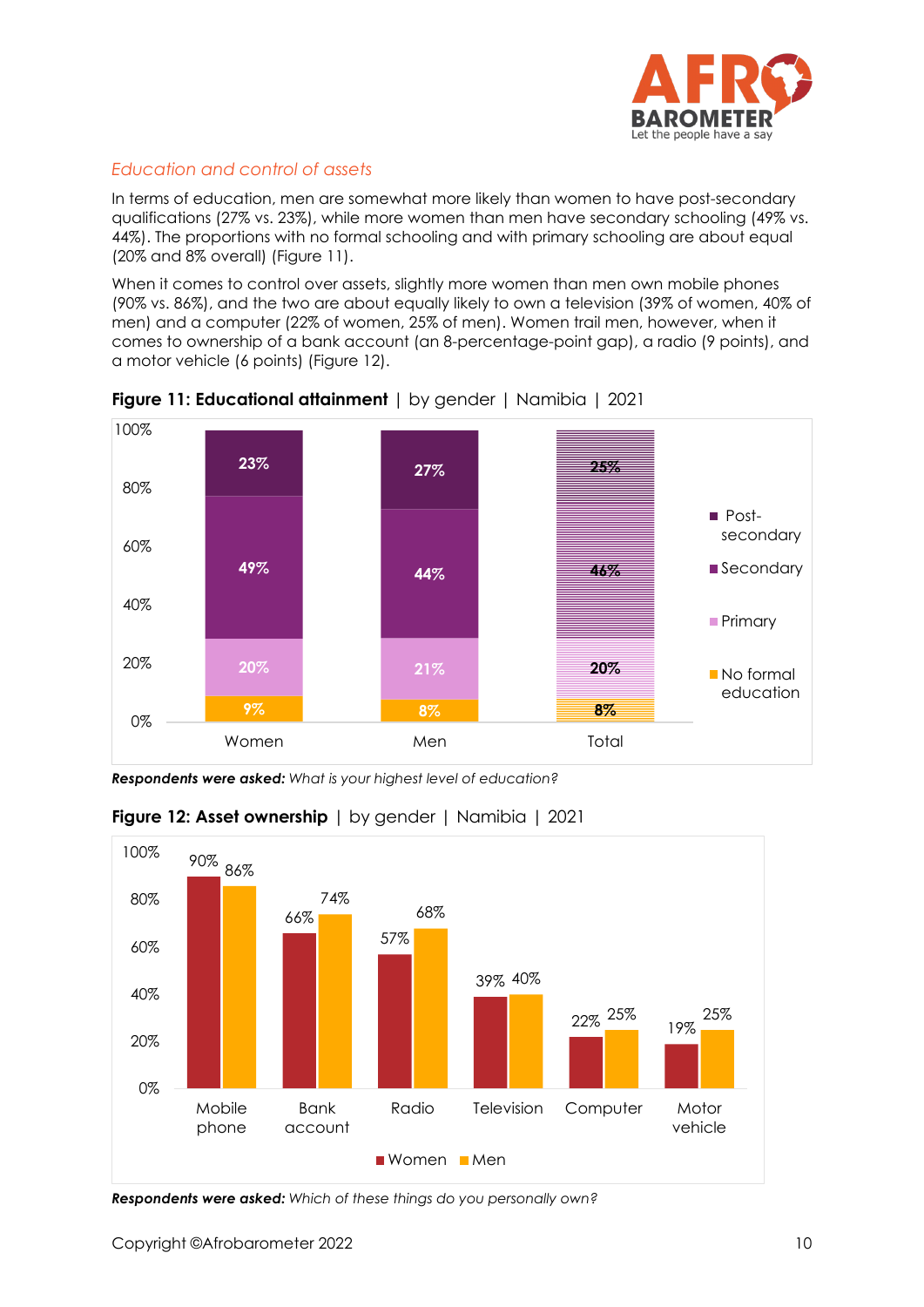

In decisions about how household money is spent, women and men are about equally likely to say they make the decisions themselves (40% vs. 42%) (Figure 13). But fewer women than men say they make decisions jointly with their spouse (21% vs. 25%) or with other family members (11% vs. 16%), leaving more women than men without a voice in household financial decisions (27% vs. 18%).





*Respondents were asked: What is the main way that decisions are made about how to use any money that you have or earn, for example from a job, a business, selling things, or other activities?*

#### *Rights to a job and land*

The ability to claim certain rights can be a tool to promote gender equality – or to maintain inequality. Do Namibians want gender equality when it comes to jobs and land? And if so, how close to equality are they?

Fewer than three in 10 Namibians (28%) endorse the idea that men should be given priority over women in hiring when jobs are scarce, while more than two-thirds (69%) reject this form of gender discrimination (Figure 14).





*Respondents were asked: For each of the following statements, please tell me whether you disagree or agree: When jobs are scarce, men should have more rights to a job than women.*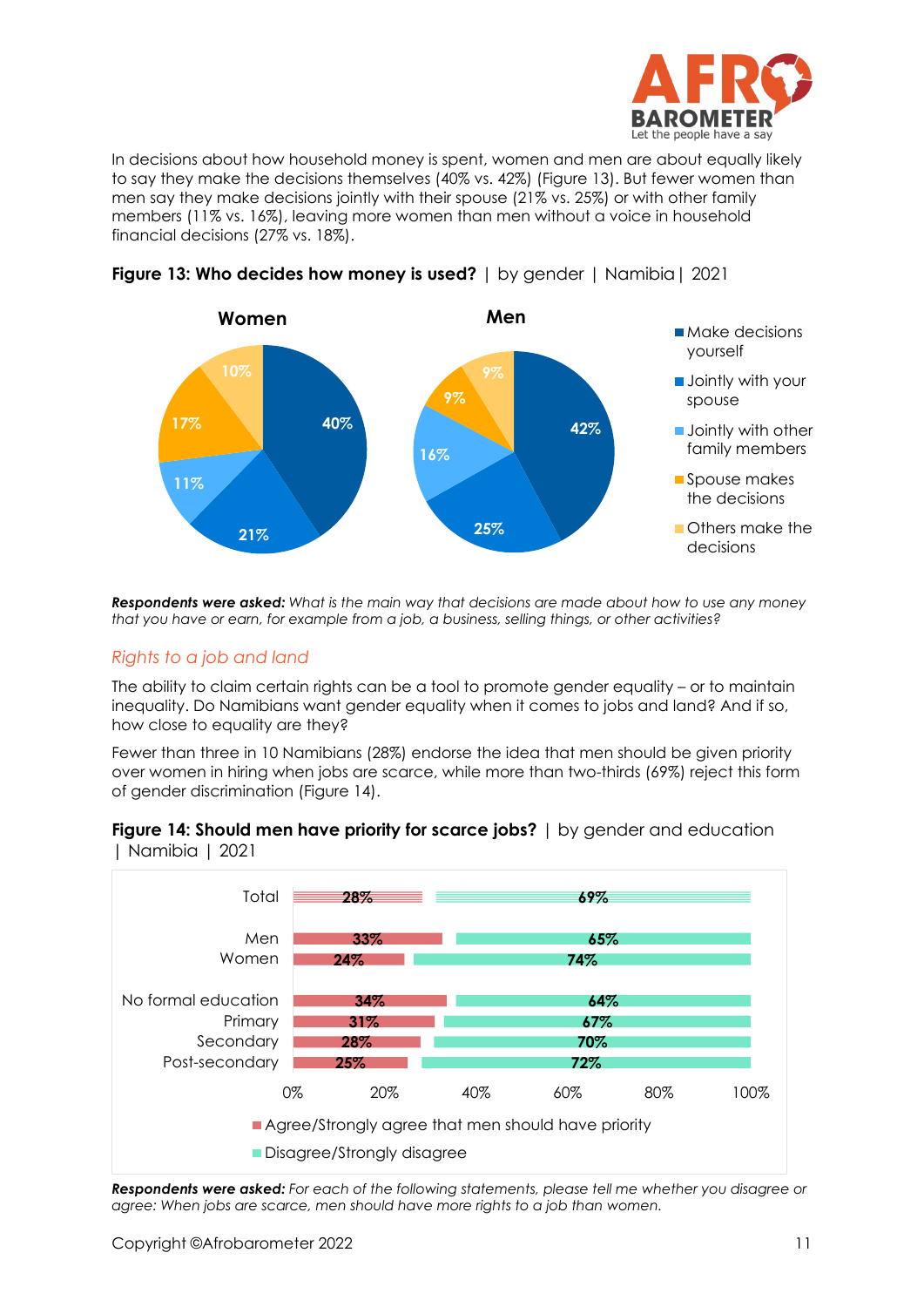

Men (65%) trail women (74%) in insisting on equality when it comes to jobs. Support for equality in hiring increases with respondents' education level, ranging from 64% of those with no formal schooling to 72% of those with post-secondary qualifications.

An even larger majority (84%) endorse equal rights to own and inherit land. Here, too, men are somewhat less likely than women to believe in equality (87% vs. 81%), while views do not differ significantly by respondents' urban-rural location, education, and economic status (Figure 15).



**Figure 15: Should women have equal rights to land?** | by gender | Namibia | 2021

*Respondents were asked: For each of the following statements, please tell me whether you disagree or agree: Women should have the same rights as men to own and inherit land.* 

While large majorities say women should have equal rights to jobs and land, do they already enjoy equality? Three-fourths of Namibians say women do have the same opportunities as men to get a paying job (74%) and to own and inherit land (75%).

Do your own analysis of Afrobarometer data – on any question, for any country and survey round. It's easy and free at www.afrobarometer.org/online-data-analysis.

As demographic breakdowns in Figure 16 illustrate, views on the two questions are quite similar, i.e. similar proportions see equal opportunity as a reality for both jobs and land ownership. Differences between demographic groups are also modest. Women are slightly less likely than men to say they enjoy equal opportunities in hiring (72%

vs. 76%), and urban residents are 7 percentage points less likely than rural residents to say equality has been achieved on both counts.

On both indicators, respondents who have no formal education and those who are poor are less likely to perceive gender equality than their more educated and better-off counterparts.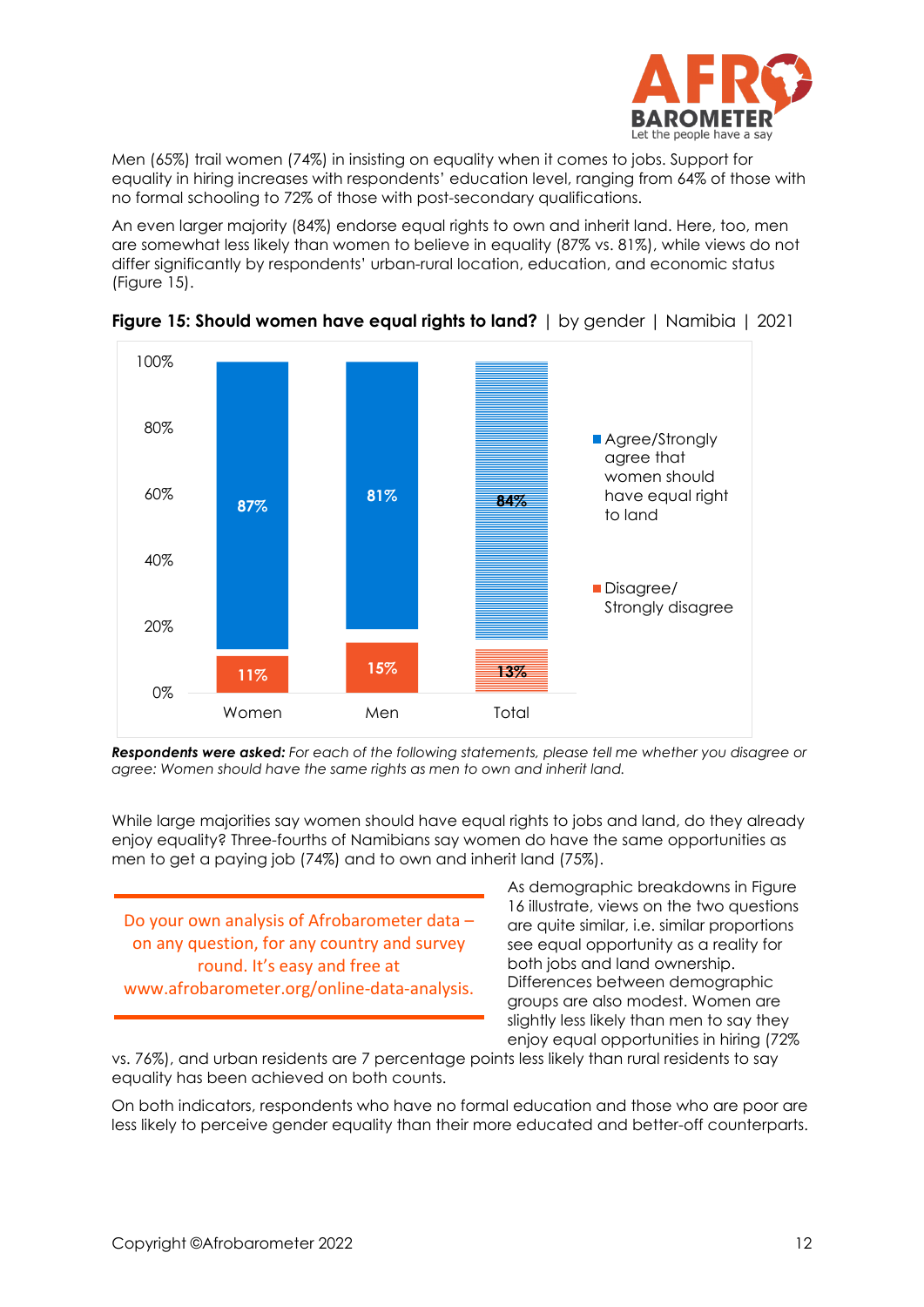



**Figure 16: Do women and men have equal opportunities to get a job and to own/inherit land?** | by socio-demographic group | Namibia | 2021

*Respondents were asked: For each of the following statements, please tell me whether you disagree or agree:* 

*In our country today, women and men have equal opportunities to get a job that pays a wage or salary.*

*In our country today, women and men have equal opportunities to own and inherit land. (% who "agree" or "strongly agree")*

# *Gender equality in political participation*

One critical aspect of gender equality is women's participation in political leadership, which helps ensure that women's voices are heard in policy making.

In Namibia, more than three-fourths (78%) of citizens say women should have the same chance as men to vie for political office, rejecting the idea that men make better political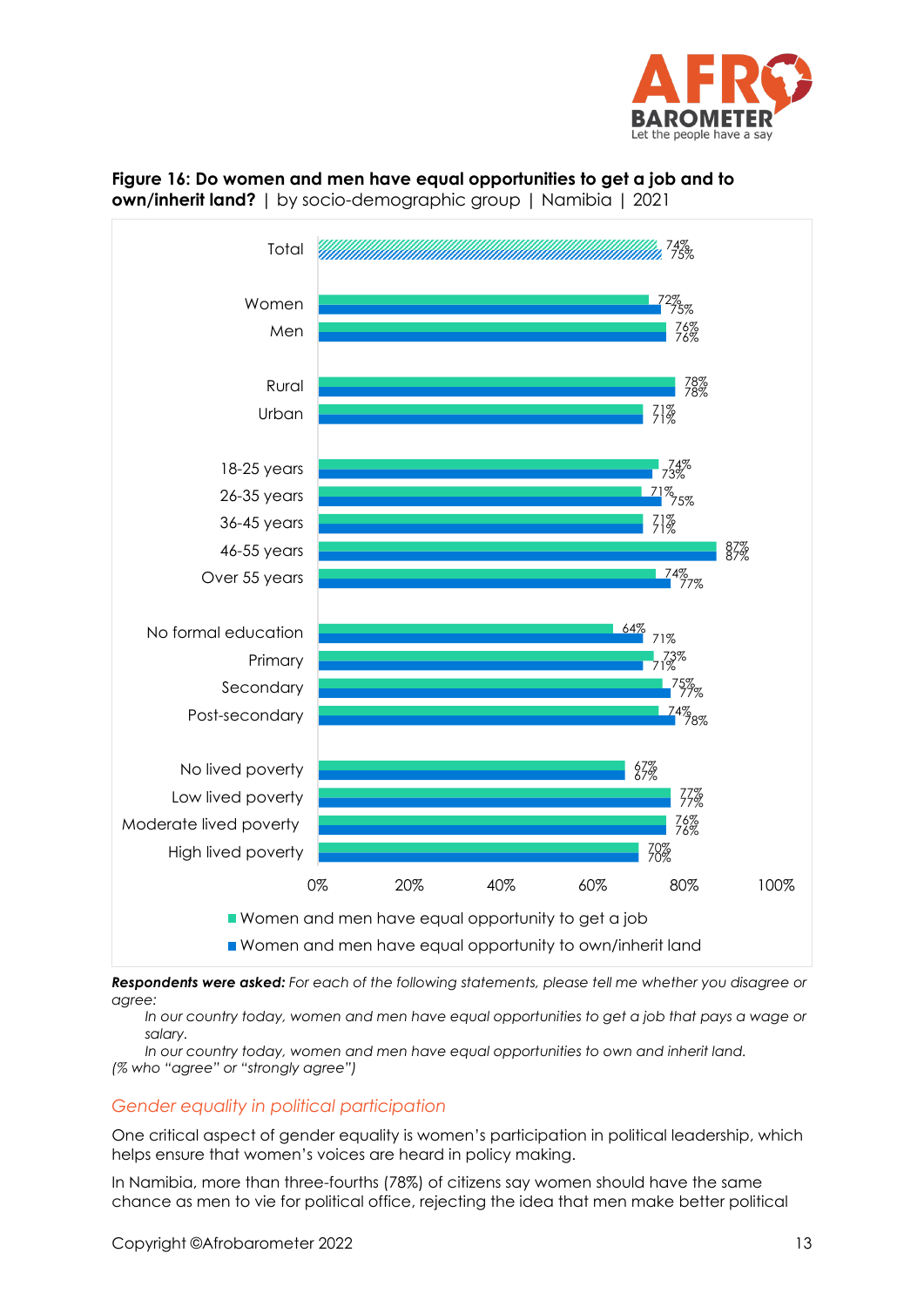

leaders and should thus be given priority as candidates (Figure 18). More women (82%) than men (74%) endorse equality in politics, and younger citizens are more likely to agree than their elders, ranging from 86% among 18- to 25-year-olds to just 67% among those over age 55.



#### **Figure 18: Should women have an equal chance to be elected?** I by gender | Namibia | 2021

*Respondents were asked: Which of the following statements is closest to your view? Statement 1: Men make better political leaders than women and should be elected rather than women.*

*Statement 2: Women should have the same chance of being elected to political office as men. (% who "agree" or "strongly agree" with each statement)*

Even if she believes that voters will give her the same consideration as a male candidate, a woman may be encouraged to run for public office – or discouraged from doing so – by other consequences she expects to result from her candidacy.

On the positive side, more than two-thirds (68%) of Namibians say it is "somewhat likely" or "very likely" that a woman and her family will gain standing in the community if she runs for elected office (Figure 19).

But findings are more mixed on other potential consequences. Almost half (46%) of respondents consider it likely that others in the community will criticise her, call her names, or harass her for seeking public office, while 40% think she might face problems with her family. The fact that slim majorities see it as unlikely that a woman will face community criticism/harassment (51%) or family problems (55%) as a result of running for office may or may not be enough to overcome some women's reservations about throwing her hat into the ring.

Women and men hold very similar views on these questions.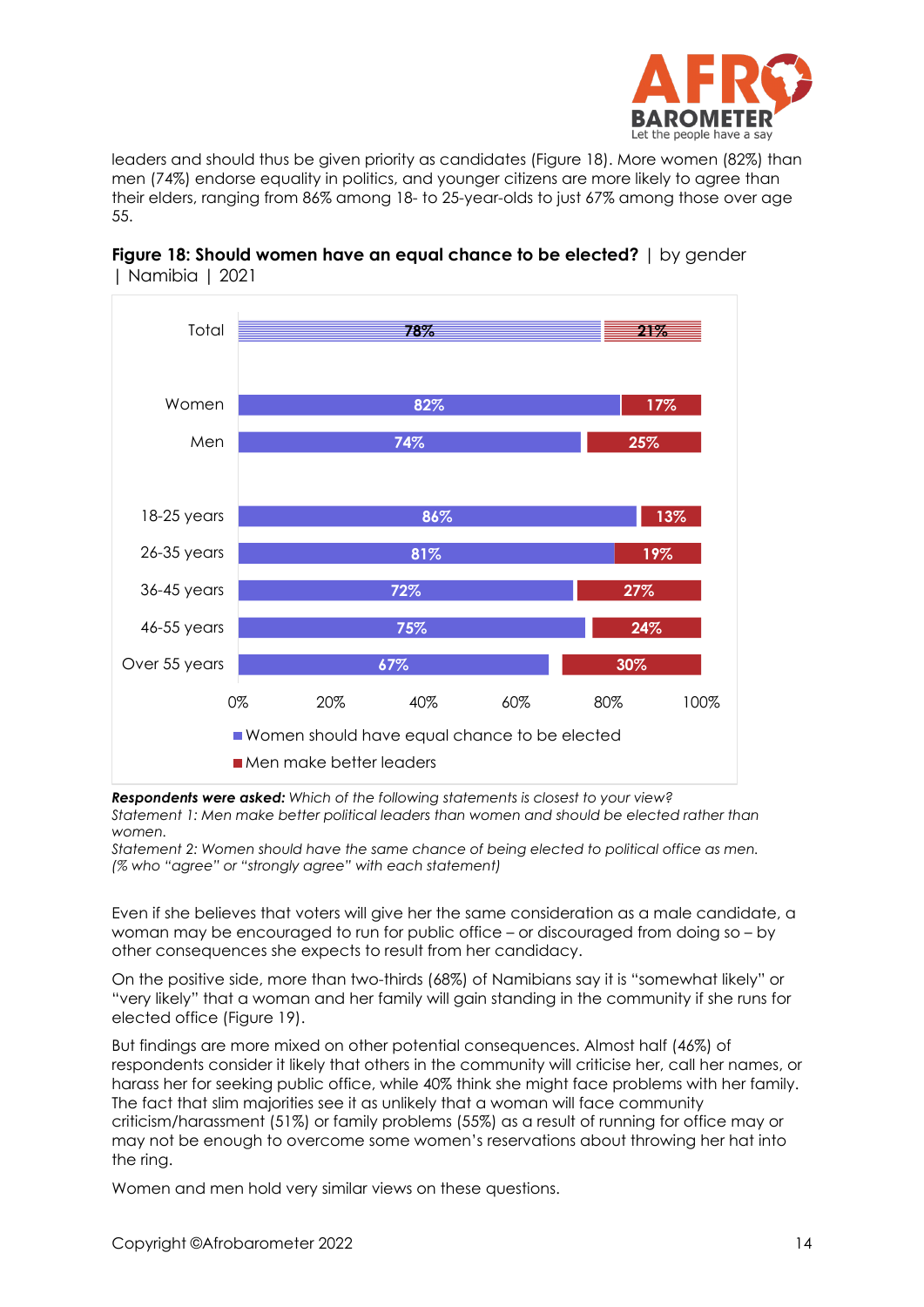

#### **Figure 19: For better or for worse: How running for elected office affects women's lives** | Namibia | 2021



*Respondents were asked: If a woman in your community runs for elected office, how likely or unlikely is it that the following things might occur?*

*She and her family will gain standing in the community?* 

*She will be criticised, called names, or harassed by others in the community?*

*She will face problems with her family?*

#### *Government performance in promoting equal rights and opportunities*

Six in 10 Namibians (61%) say their government is doing a "fairly" or "very" good job of promoting equal rights and opportunities for women (Figure 22), while 38% disapprove of the government's performance. Women and men differ little in their assessments of the government's efforts.

Approval ratings are somewhat higher in cities than in rural areas (63% vs. 58%) but vary more strongly by respondents' education and economic levels. Those with at least a secondary education (64%) are more likely to be satisfied with the government's efforts than those with less education (51%-55%). And approval increases with wealth, ranging from just 49% of those experiencing high lived poverty to 71% of those with no lived poverty. These findings suggest that some of the benefits of growing gender equality may not be reaching less educated and poorer populations.

But even if the government's performance ratings are generally positive, a plurality (43%) of citizens think it could do "somewhat more" or "much more" to promote equal rights and opportunities for women. One in four (25%) say it's doing about the right amount, while one in three (32%) think it should reduce its gender-equality efforts. Women and men offer similar appraisals of the government's level of effort (Figure 23).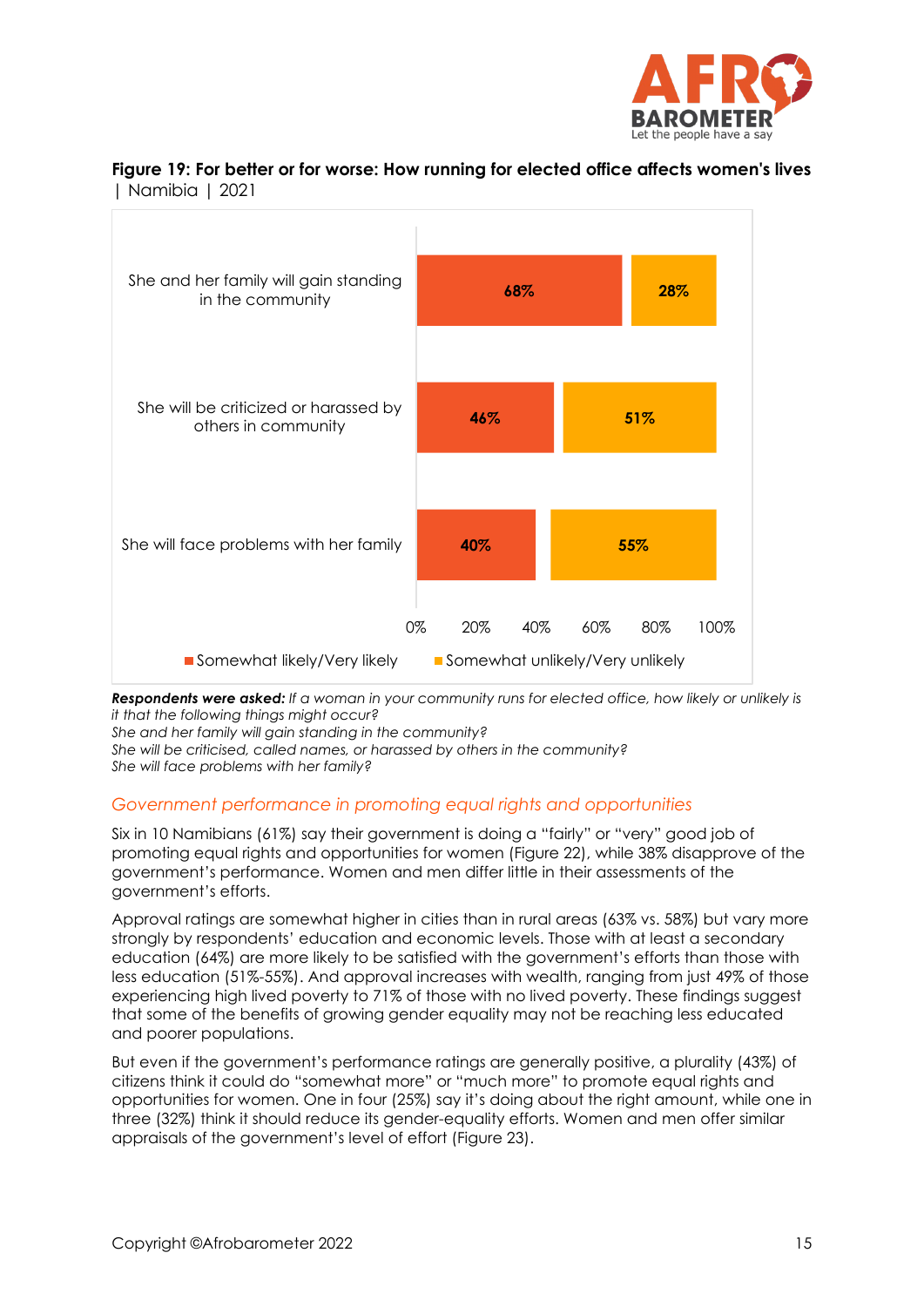



**Figure 22: Government performance in promoting equal rights and opportunities for women** | Namibia | 2021

*Respondents were asked: How well or badly would you say the current government is handling the following matters, or haven't you heard enough to say: Promoting equal rights and opportunities for women? (% who say "fairly well" or "very well")* 

**Figure 23: Should the government do more or less to promote equal rights and opportunities for women?** I by gender I Namibia 1 2021



*Respondents were asked: In your opinion, should government and elected officials be doing more than they are doing now to advance the rights and equality of women, or should they be doing less, or are they doing about the right amount?*

# **Conclusion**

Despite gains in electing women to representative positions and efforts to promote gender equality in all sectors, a majority of Namibians say that violence against women is a common problem and constitutes the most important women's-rights issue that government and society should address.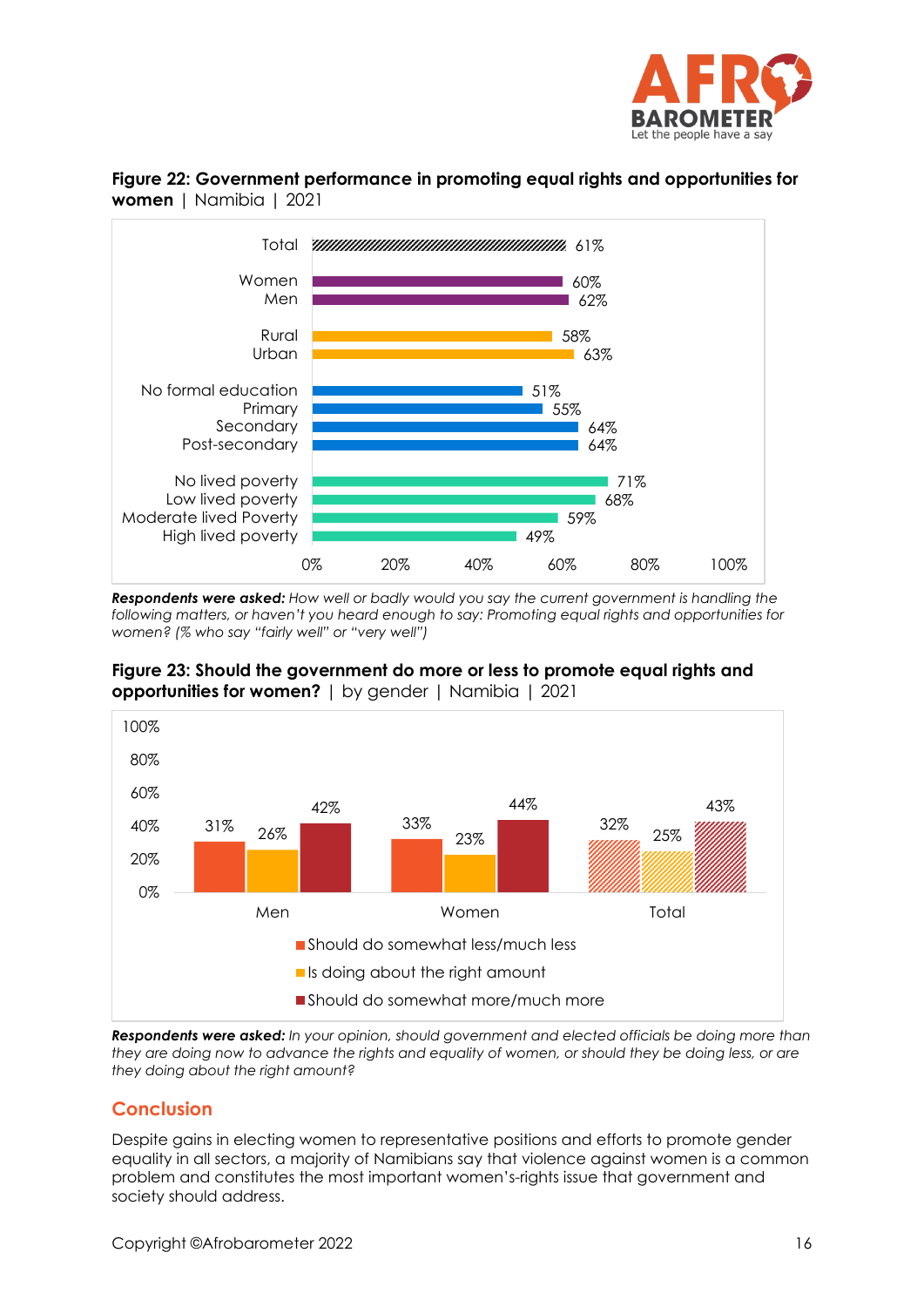

Most Namibians believe that the police are likely to take GBV seriously and that GBV should be treated as a criminal and not a private matter. But a significant segment of the population still sees physical force as a justified action to discipline women, which points to an underlying culture of masculinity that could also account for the view that women will be criticised and harassed when they report gender-based violence to the authorities.

The findings on gender equality are more optimistic. Educational achievement is close to gender-equal, and the gender gaps in control over household assets and participation in household financial decisions are small.

Most Namibians support gender equality in accessing paying jobs, ownership of land, and elected public office. Yet a significant proportion of the population report that women may face negative pushback and problems with their families if they run for office.

A majority of Namibians approve of the government's performance in promoting equal rights and opportunities for women, but a significant proportion say that more needs to be done.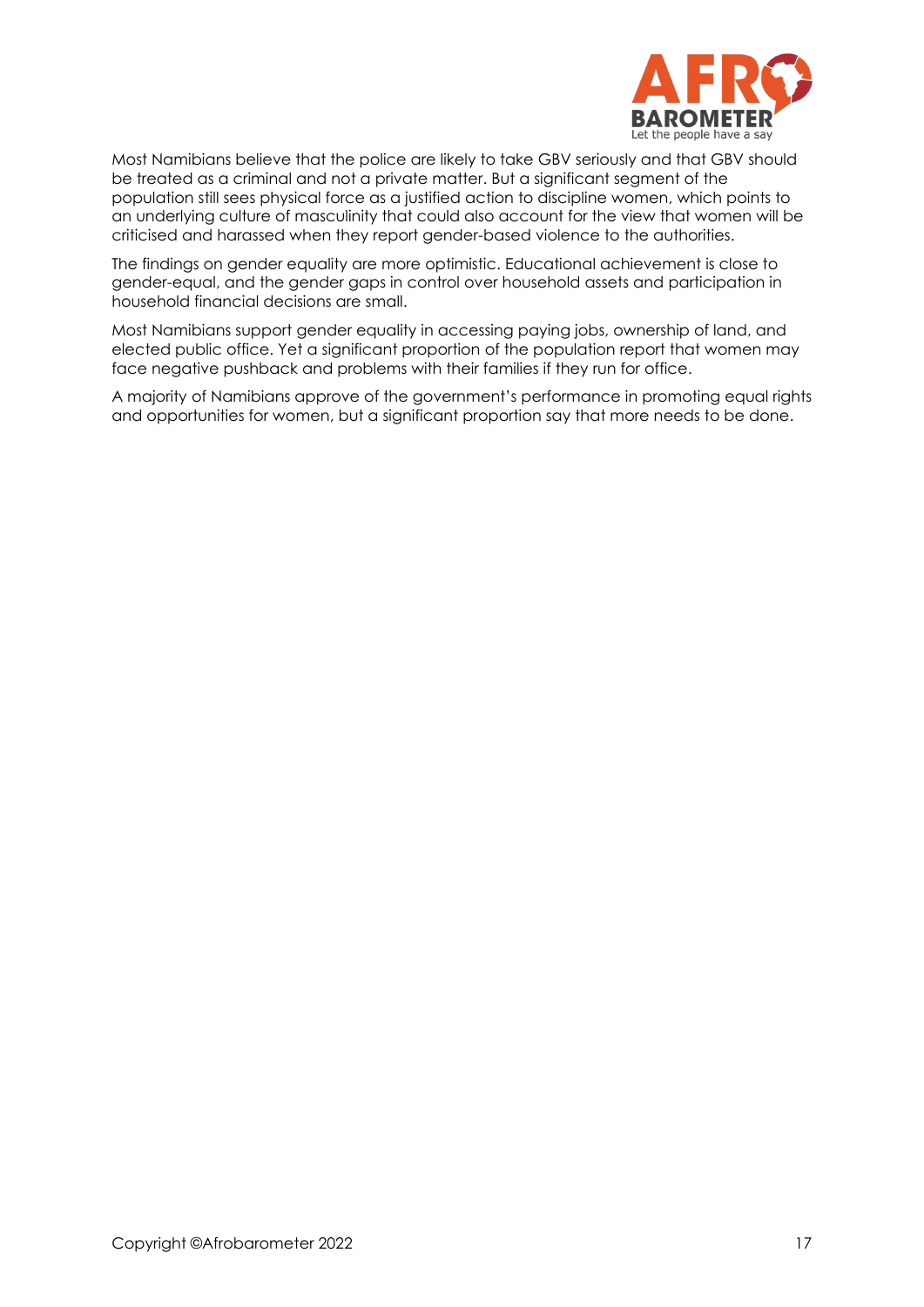

## **References**

Asala, K. (2020). [Namibia: Police disperse gender-based violence protest.](https://www.africanews.com/2020/10/11/namibia-police-disperse-gender-based-violence-protest) AfricaNews. 11 October.

- CIVICUS. (2021). [Namibia: 'Protests against gender-based violence were triggered by collective](https://www.civicus.org/index.php/media-resources/news/interviews/4842-namibia-protests-against-gender-based-violence-were-triggered-by-collective-hope)  [hope.'](https://www.civicus.org/index.php/media-resources/news/interviews/4842-namibia-protests-against-gender-based-violence-were-triggered-by-collective-hope) 26 January.
- Herestofa, L. (2021)[. The legislative plan to fight gender-based violence in Namibia.](https://borgenproject.org/genderbased-violence-in-namibia/) Borgen Project. IPU Parline. (2022)[. Global data on national parliaments.](https://data.ipu.org/women-ranking?month=3&year=2022)
- Kuugongelwa-Amadhila, S. (2020). Response to issues raised in the GBV protest, Parliament.
- Mattes, R. (2020). [Lived poverty on the rise: Decade of living-standard gains ends in Africa.](http://afrobarometer.org/publications/pp62-lived-poverty-rise-decade-living-standard-gains-ends-africa) Afrobarometer Policy Paper No. 62.
- Melber, H. (2020). #ShutItAllDown in Namibia [the fight against gender-based violence.](https://theconversation.com/shutitalldown-in-namibia-the-fight-against-gender-based-violence-148809) Conversation. 29 October.
- Ministry of Gender Equality and Child Welfare. (2010). [National gender policy \(2010-2020\).](http://www.africanchildforum.org/clr/policy%20per%20country/namibia/namibia_gender_2010-2020_en.pdf)

Ministry of Gender Equality and Child Welfare. (2017). [Strategic plan 2017-2022.](https://mgecw.gov.na/documents/560522/565828/Strategic+Plan+2017-22.pdf/4852fda3-445d-41f7-97ce-e5bf7efcd8d0)

- Palermo, T., Bleck, J., & Peterman, A. (2014)[. Tip of the iceberg: Reporting and gender-based](https://www.ncbi.nlm.nih.gov/pmc/articles/PMC3927971/)  [violence in developing countries.](https://www.ncbi.nlm.nih.gov/pmc/articles/PMC3927971/) *American Journal of Epidemiology, 179*(5), 602-612.
- SBS News. (2020). [Namibia will establish special courts to fight violence against women after](https://www.sbs.com.au/news/article/namibia-will-establish-special-courts-to-fight-violence-against-women-after-shutitdown-protests/3fhmaf9u8)  [#ShutItDown protests](https://www.sbs.com.au/news/article/namibia-will-establish-special-courts-to-fight-violence-against-women-after-shutitdown-protests/3fhmaf9u8). 20 October.
- Sitali, N. (2020)[. Gender-based violence: What are we missing?](https://www.namibian.com.na/205375/archive-read/Gender-Based-Violence-What-are-we-Missing) Namibian.
- UNFPA (United Nations Population Fund). (2012). [Namibia launches new gender policy with UNFPA](https://esaro.unfpa.org/en/news/namibia-launches-new-gender-policy-unfpa-input)  [input.](https://esaro.unfpa.org/en/news/namibia-launches-new-gender-policy-unfpa-input) 19 April.
- van der Schyff, E. (2021)[. Remains of missing girl found at Narraville –](https://www.namibtimes.net/remains-of-missing-girl-found-at-narraville-missing-persons-case-of-shannon-wasserfall-turns-into-murder-inquiry/) Missing person's case of Shannon Wasserfall [turns into murder inquiry.](https://www.namibtimes.net/remains-of-missing-girl-found-at-narraville-missing-persons-case-of-shannon-wasserfall-turns-into-murder-inquiry/) Namib Times. 9 October.
- World Economic Forum. (2021). [Global gender gap report 2021: Insight report.](https://www3.weforum.org/docs/WEF_GGGR_2021.pdf)
- Zhakata, L. (2020). [#ShutItAllDown: Here's why I marched for my life against gender violence in](https://www.globalcitizen.org/en/content/shutitalldown-gender-violence-namibia-activist/)  [Namibia.](https://www.globalcitizen.org/en/content/shutitalldown-gender-violence-namibia-activist/) Global Citizen. 24 November.